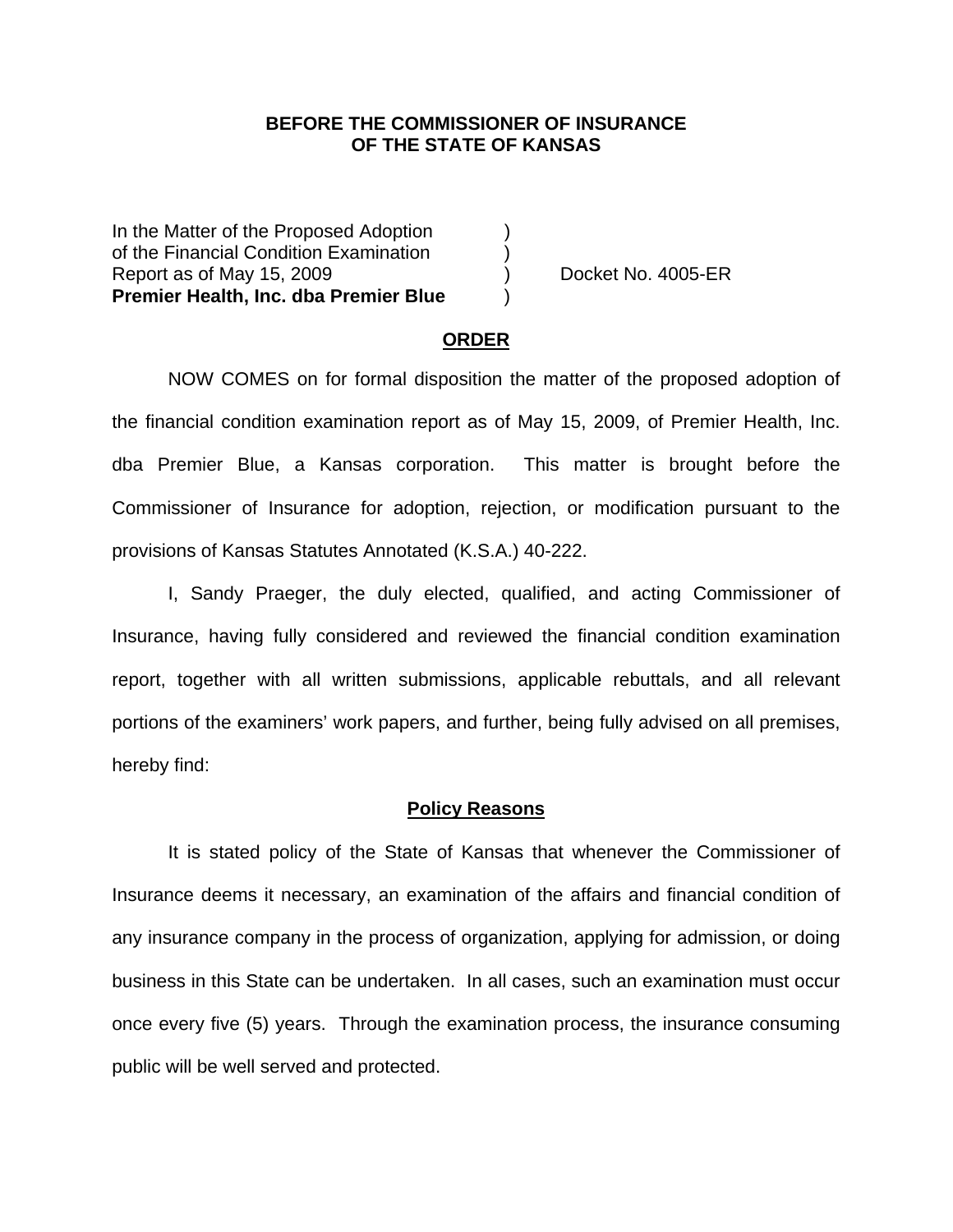### **Findings of Fact**

 1. The Commissioner of Insurance has jurisdiction over this matter pursuant to K.S.A. 40-222.

 2. An examination of Premier Health, Inc. dba Premier Blue was undertaken by the Kansas Insurance Department and was completed on June 9, 2009.

 3. The examiner-in-charge tendered and filed with the Kansas Insurance Department a verified written report of the examination within thirty (30) days following completion of the examination, to wit; June 9, 2009.

 4. Following receipt of the verified report, the Kansas Insurance Department transmitted the report to Premier Health, Inc. dba Premier Blue on June 10, 2009, with a duly executed notice advising the company of its opportunity to prepare and submit to the Kansas Insurance Department a written submission or rebuttal with respect to any and all matters contained in the report. Premier Health, Inc. dba Premier Blue was further advised that any written submission or rebuttal needed to be filed with the Kansas Insurance Department no later than thirty (30) days after receipt of the verified report.

 5. Premier Health, Inc. dba Premier Blue filed a written acceptance of the verified report on June 12, 2009.

6. Based upon the written submission tendered by Premier Health, Inc. dba Premier Blue, the company took no exceptions to matters contained in the verified report.

 7. Within thirty (30) days of the end of the time period allowed for written submission or rebuttal, the Commissioner of Insurance fully reviewed the report,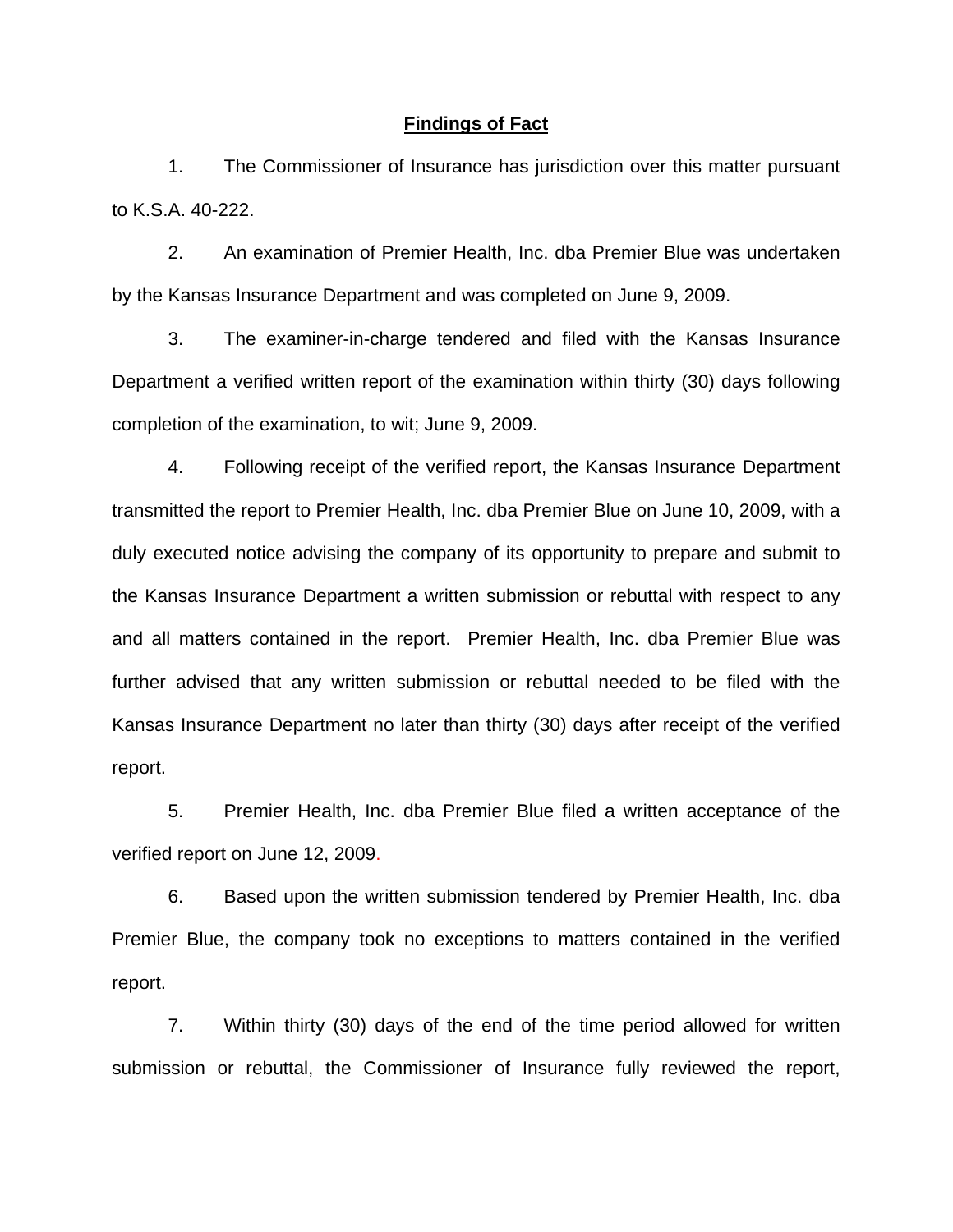together with all written submissions and rebuttals provided by Premier Health, Inc. dba

Premier Blue. The Commissioner of Insurance further reviewed all relevant workpapers.

 8. No other written submissions or rebuttals were submitted by Premier Health, Inc. dba Premier Blue.

## **Conclusion of Law**

9. K.S.A. 40-222(k)(2) provides:

Within 30 days of the end of the period allowed for the receipt of written submissions or rebuttals, the commissioner shall fully consider and review the report, together with any written submissions or rebuttals and any relevant portions of the examiners workpapers and enter an order:

- (A) Adopting the examination report as filed or with modification or corrections. If the examination report reveals that the company is operating in violation of any law, regulation or prior order of the commissioner, the commissioner may order the company to take any action the commissioner considers necessary and appropriate to cure such violations; or
- (B) rejecting the examination report with directions to the examiners to reopen the examination for purposes of obtaining additional data, documentation or information, and refiling pursuant to subsection (k); or
- (C) call and conduct a fact-finding hearing in accordance with K.S.A. 40- 281 and amendments thereto for purposes of obtaining additional documentation, data, information and testimony.
- 10. Based upon the Finding of Fact enumerated in paragraphs #1 through #8

above, the financial condition examination report as of May 15, 2009, of Premier Health,

Inc. dba Premier Blue should be adopted.

# **IT IS THEREFORE, BY THE COMMISSIONER OF INSURANCE, ORDERED THAT:**

1. The financial condition examination report as of May 15, 2009, of Premier

Health, Inc. dba Premier Blue, hereby is adopted.